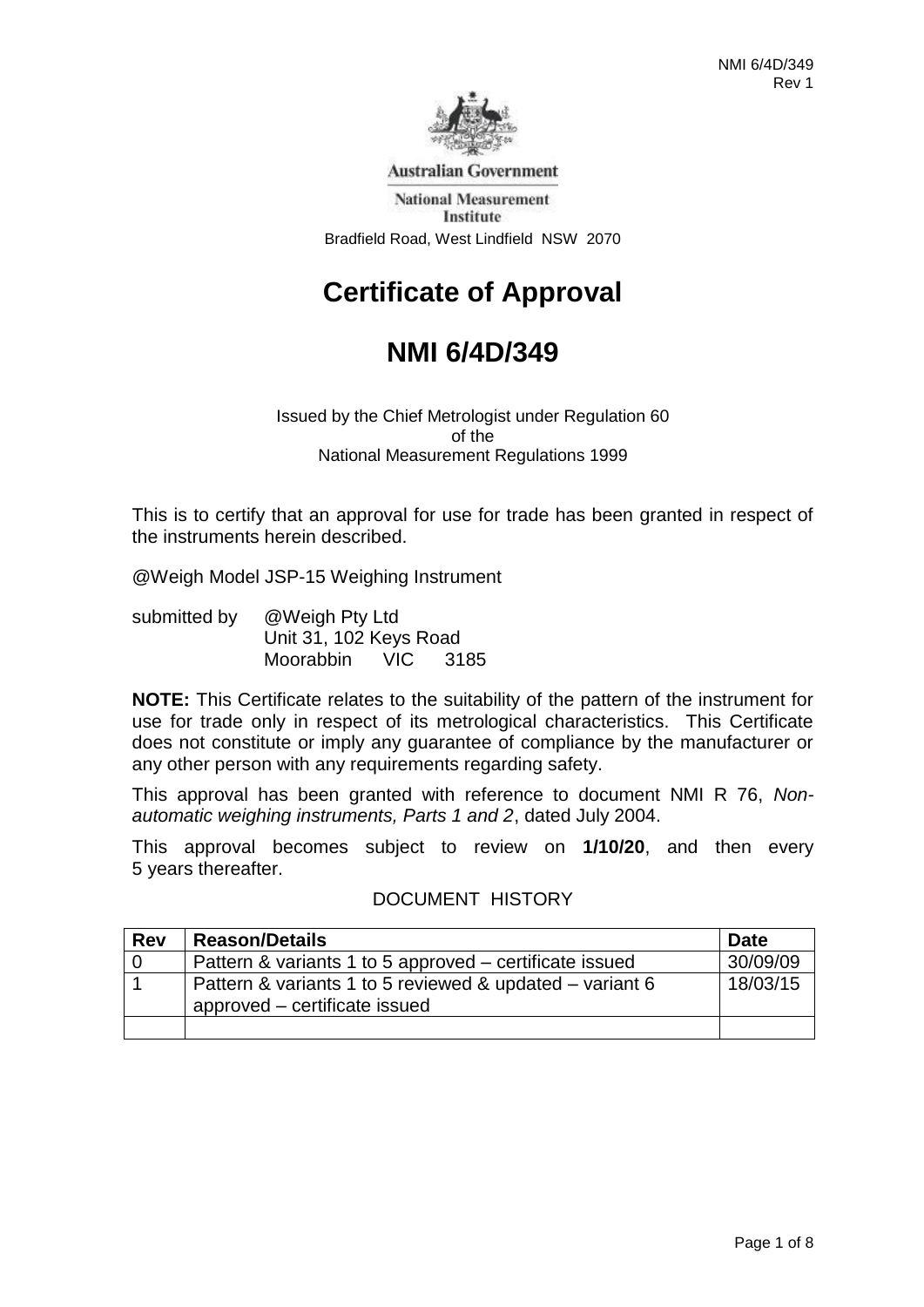### CONDITIONS OF APPROVAL

### **General**

Instruments purporting to comply with this approval shall be marked with pattern approval number 'NMI 6/4D/349' and only by persons authorised by the submittor.

It is the submittor's responsibility to ensure that all instruments marked with this approval number are constructed as described in the documentation lodged with the National Measurement Institute (NMI) and with the relevant Certificate of Approval and Technical Schedule. Failure to comply with this Condition may attract penalties under Section 19B of the National Measurement Act and may result in cancellation or withdrawal of the approval, in accordance with document NMI P 106.

Auxiliary devices used with this instrument shall comply with the requirements of General Supplementary Certificates No S1/0/A or No S1/0B.

Signed by a person authorised by the Chief Metrologist to exercise their powers under Regulation 60 of the *National Measurement Regulations 1999*.

**Dr A Rawlinson**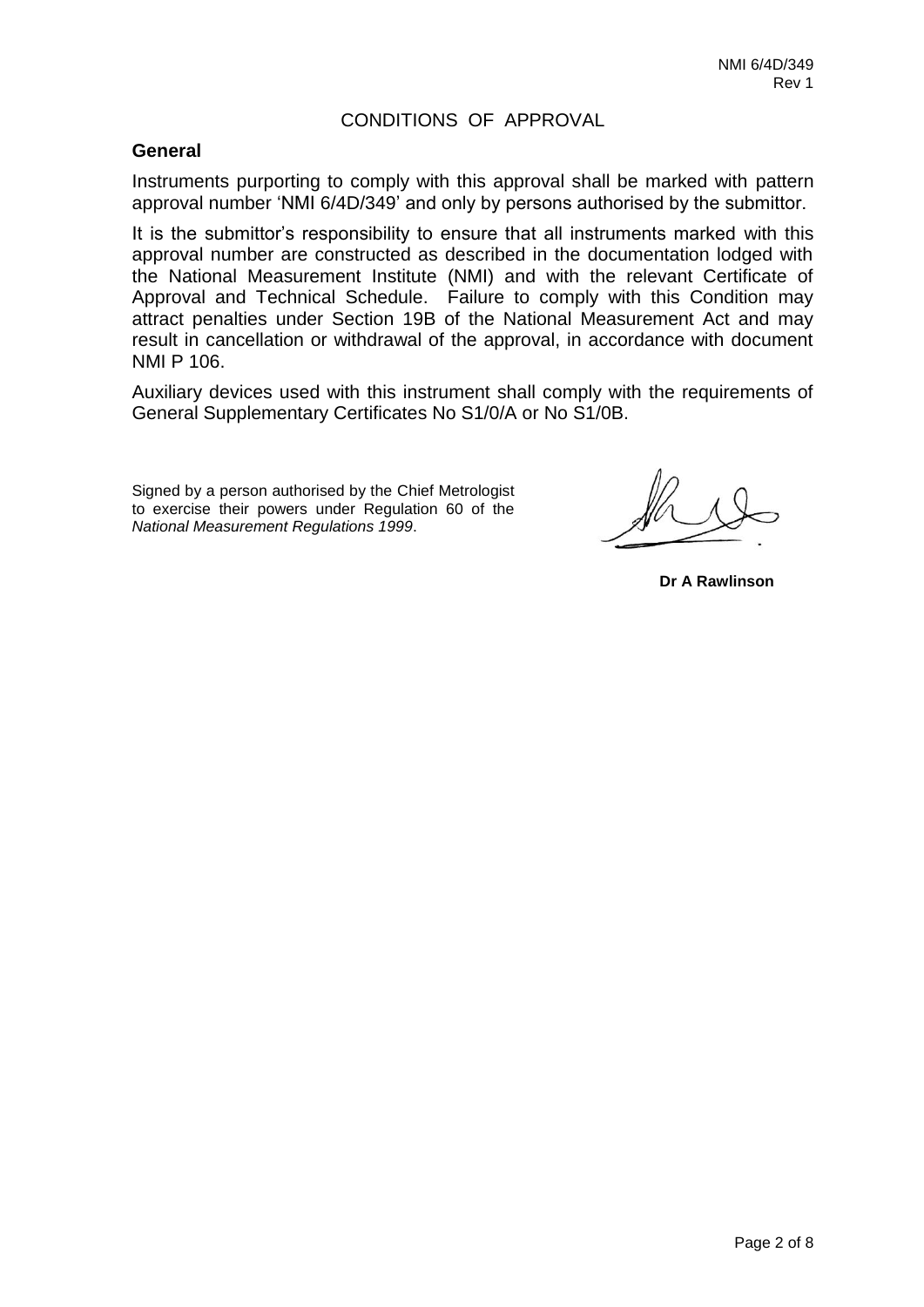### TECHNICAL SCHEDULE No 6/4D/349

### **1. Description of Pattern approved on 30/09/09**

An  $@$ Weigh model JSP-15 class  $@$  non-automatic self-indicating multi-interval weighing instrument (Figure 1) with a verification scale interval *e<sup>1</sup>* of 0.002 kg up to 6 kg and with a verification scale interval *e<sup>2</sup>* of 0.005 kg from 6 kg to 15 kg.

Instruments are fitted with the operator display integrated within the body of the instrument and a customer display mounted on a column. The displays are liquid crystal display (LCD) type.

The platter size of the instrument is 370 mm  $\times$  240 mm.

Instruments have unit price to \$9999.99/kg, price to \$9999.99, and a product look up (PLU) facility.

Power for the JSP-15 instrument may be supplied by either:

- an AC/DC mains adaptor; or
- an internal rechargeable 6 V battery.
- Note: The AC/DC mains adaptor supplied was a model LK-D090080 (9 V DC, 800 mA) – the submittor should be consulted regarding the acceptability of alternative power supply units).

Instruments may be fitted with output sockets (output interfacing capability) for the connection of peripheral and/or auxiliary devices.

### **1.1 Zero**

A zero-tracking device may be fitted.

The initial zero-setting device has a nominal range of not more than 20% of the maximum capacity of the instrument.

The instrument has a semi-automatic zero-setting device with a nominal range of not more than 4% of the maximum capacity of the instrument.

### **1.2 Tare**

A semi-automatic subtractive tare device of up to maximum capacity may be fitted.

### **1.3 Levelling**

The instrument is provided with adjustable feet and adjacent to the level indicator is a notice stating 'Instrument must be level when in use'.

### **1.4 Display Check**

A display check is initiated whenever power is applied.

### **1.5 Label Printing**

A printer may be attached to the instrument for label printing.

### **1.6 Verification Provision**

Provision is made for the application of a verification mark.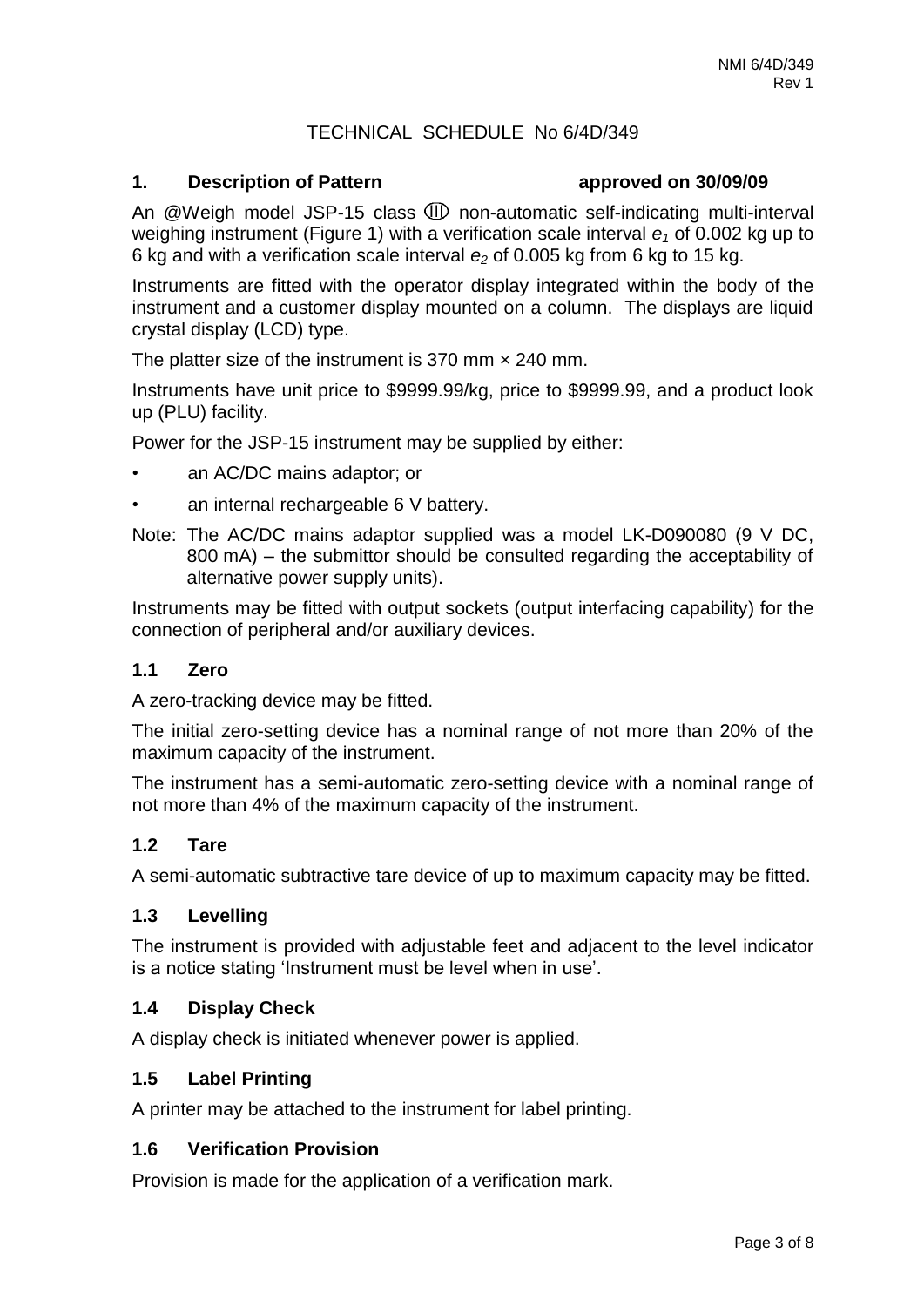### **1.7 Sealing Provision**

The instrument may be sealed by sealing access to the calibration switch and sealing access to within the instrument housing, as shown in Figure 2.

### **1.8 Descriptive Markings and Notices**

(a) Instruments carry the following markings:

| Manufacturer's mark, or name written in full | @ Weigh Pty Ltd    |    |
|----------------------------------------------|--------------------|----|
| Indication of accuracy class                 | Œ                  |    |
| Pattern approval mark for the instrument     | NMI 6/4D/349       |    |
| Maximum capacity                             | Max / g or kg      | #1 |
| Minimum capacity                             | <i>Min</i> g or kg | #1 |
| Verification scale interval                  | $e =  /  g$ or kg  | #1 |
| Maximum subtractive tare                     | $T = -$ g or kg    | #2 |
| Serial number of the instrument              |                    |    |

- #1 These markings are also shown near the display of the result if they are not already located there.
- #2 This marking is required if *T* is not equal to *Max*.
- (b) In addition, instruments purporting to comply with variant 5 (JW series) carry a notice stating NOT FOR TRADING DIRECT TO THE PUBLIC or similar wording.

### **2. Description of Variant 1 approved on 30/09/09**

Certain models of the JSP series of multi-interval instruments of certain other capacities as listed in Table 1 below (the pattern, JSP-15, is shown in **bold** type). The numeral suffix in the model number represents the maximum capacity in kilograms.

| Maximum<br>Capacity<br>(Max <sub>1</sub> /Max) | Minimum<br>Capacity<br>(Min) | <b>Verification Scale</b><br>Interval<br>$(e_1,e_2)$ | Maximum<br><b>Subtractive Tare</b><br>Capacity $(T = - \dots)$ |
|------------------------------------------------|------------------------------|------------------------------------------------------|----------------------------------------------------------------|
| $3/6$ kg                                       | $0.02$ kg                    | 0.001/0.002 kg                                       | 6 kg                                                           |
| 6/15 kg                                        | $0.04$ kg                    | 0.002/0.005 kg                                       | 15 kg                                                          |
| 15/30 kg                                       | $0.1$ kg                     | 0.005/0.01 kg                                        | 30 kg                                                          |
| 30/45 kg                                       | $0.2$ kg                     | 0.01/0.02 kg                                         | 45 kg                                                          |

TABLE 1

Approved Capacities of Multi-interval Instruments

### **3. Description of Variant 2 approved on 30/09/09**

Certain models of the JP series which are similar to the pattern except that the customer display is integrated within the body of the instrument.

The approved models of the JP series of multi-interval instruments are in the same capacities as the JSP series as listed in Table 1. The numeral suffix in the model number represents the maximum capacity in kilograms.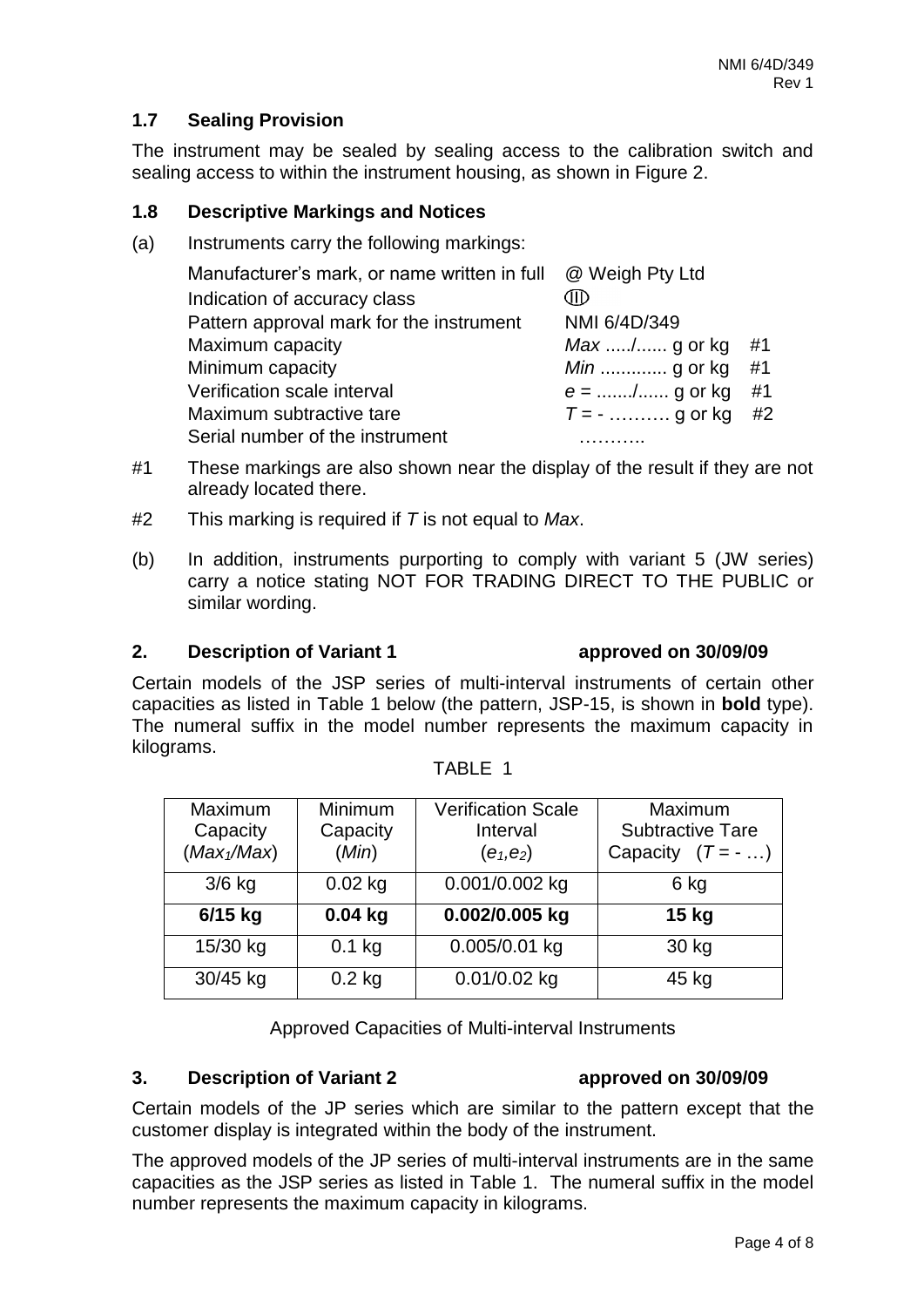### **4. Description of Variant 3 approved on 30/09/09**

Any model of the JSP and JP series as described for the pattern and variants 1 and 2 but as single interval instruments in capacities as listed in Table 2 below:

| Maximum<br>Capacity<br>(Max) | <b>Minimum</b><br>Capacity<br>(Min) | <b>Verification Scale</b><br>Interval<br>(e) | Maximum<br><b>Subtractive Tare</b><br>Capacity<br>$(T = - \dots)$ |
|------------------------------|-------------------------------------|----------------------------------------------|-------------------------------------------------------------------|
| 3 kg                         | $0.02$ kg                           | $0.001$ kg                                   | 3 kg                                                              |
| 6 kg                         | $0.04$ kg                           | $0.002$ kg                                   | 6 kg                                                              |
| $15$ kg                      | $0.1$ kg                            | $0.005$ kg                                   | $15$ kg                                                           |
| 30 kg                        | $0.2$ kg                            | $0.01$ kg                                    | 30 kg                                                             |

TABLE 2

Approved Capacities of Single Interval Instruments

### **5. Description of Variant 4 approved on 30/09/09**

### Certain models of the JSP-W and JP-W series which are similar to the pattern and variants 1 and 2 (JSP and JP series) but without the price-computing and label printing functions, and displaying mass only. Instruments are approved as either single or multi-interval instruments, and may be in any of the capacities listed in Tables 1 and 2.

### **6. Description of Variant 5 approved on 30/09/09**

Certain models of the JW series (Figure 3) which are similar to the JP-W series (variant 3) but are single interval instruments and are without the customer display. They are not approved for trading direct with the public, and must be so marked.

The instrument also has provision for additional functions such as check weighing, percentage weighing, counting, and accumulation. The additional functions (other than the indications of measured mass, i.e. gross, tare, net, displayed either on the indicator or on an auxiliary or peripheral device) are not approved for trade use.

The approved models of the JW series of single interval instruments are in capacities as listed in Table 3 below:

| Model<br><b>Number</b> | <b>Maximum</b><br>Capacity<br>(Max) | <b>Minimum</b><br>Capacity<br>(Min) | Verification Scale<br>Interval<br>(e) | <b>Maximum</b><br><b>Subtractive Tare</b><br>Capacity<br>$(T = - \dots)$ |
|------------------------|-------------------------------------|-------------------------------------|---------------------------------------|--------------------------------------------------------------------------|
| $JW-3$                 | $3$ kg                              | $0.02$ kg                           | $0.001$ kg                            | $3$ kg                                                                   |
| JW-6                   | 6 kg                                | $0.04$ kg                           | $0.002$ kg                            | 6 kg                                                                     |
| JW-15                  | $15$ kg                             | $0.1$ kg                            | $0.005$ kg                            | $15$ kg                                                                  |
| JW-30                  | 30 kg                               | $0.2$ kg                            | $0.01$ kg                             | 30 kg                                                                    |
| $JW-45$                | 45 kg                               | $0.4$ kg                            | $0.02$ kg                             | 45 kg                                                                    |

TABLE 3

JW Series – Approved Capacities of Single Interval Instruments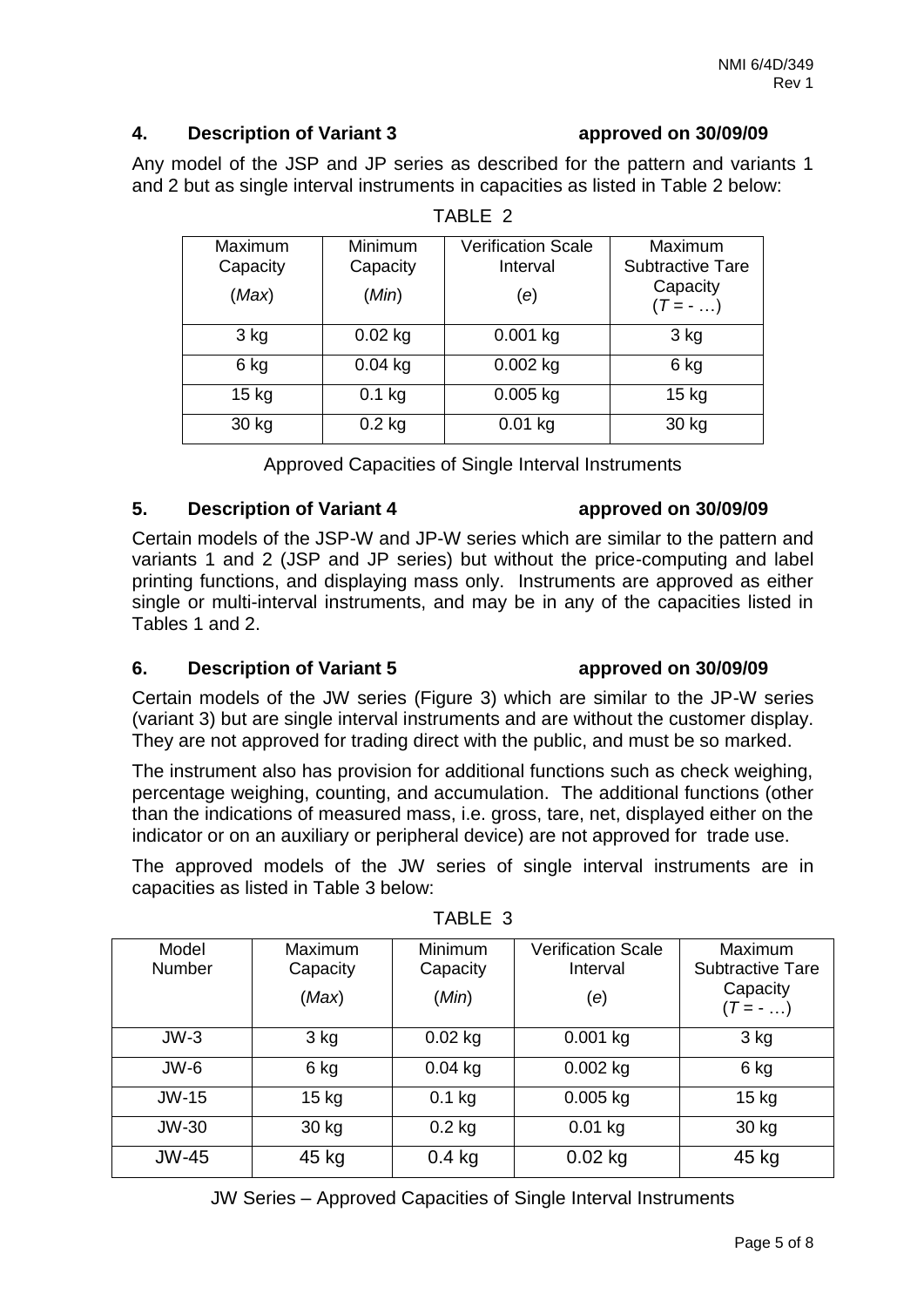### **7. Description of Variant 6 approved on 18/03/15**

Certain models of the JW series (Figure 3) which are similar to variant 5 but are multi-interval instruments and may be in any of the capacities listed in Table 1.

### TEST PROCEDURE

Instruments shall be tested in accordance with any relevant tests specified in the National Instrument Test Procedures.

The instrument shall not be adjusted to anything other than as close as practical to zero error, even when these values are within the maximum permissible errors.

### **Maximum Permissible Errors**

The maximum permissible errors are specified in the *National Trade Measurement Regulations 2009*.

### **Tests**

For multi-interval and multiple range instruments with verification scale intervals of *e1*, *e<sup>2</sup>* …, apply *e<sup>1</sup>* for zero adjustment, and maximum permissible errors apply *e1*, *e<sup>2</sup>* …, as applicable for the load.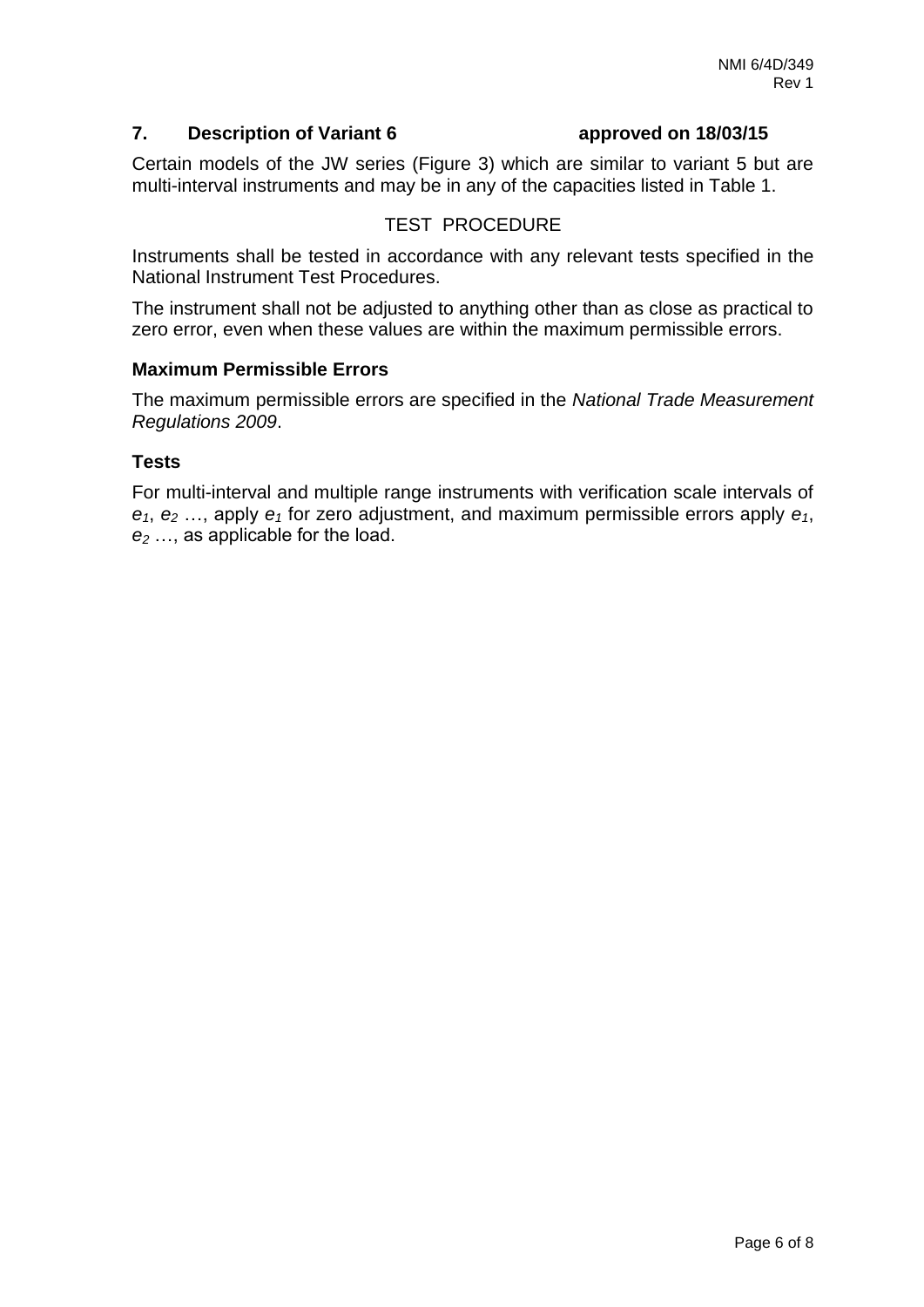## FIGURE 6/4D/349 – 1



## @Weigh Model JSP-15 Weighing Instrument